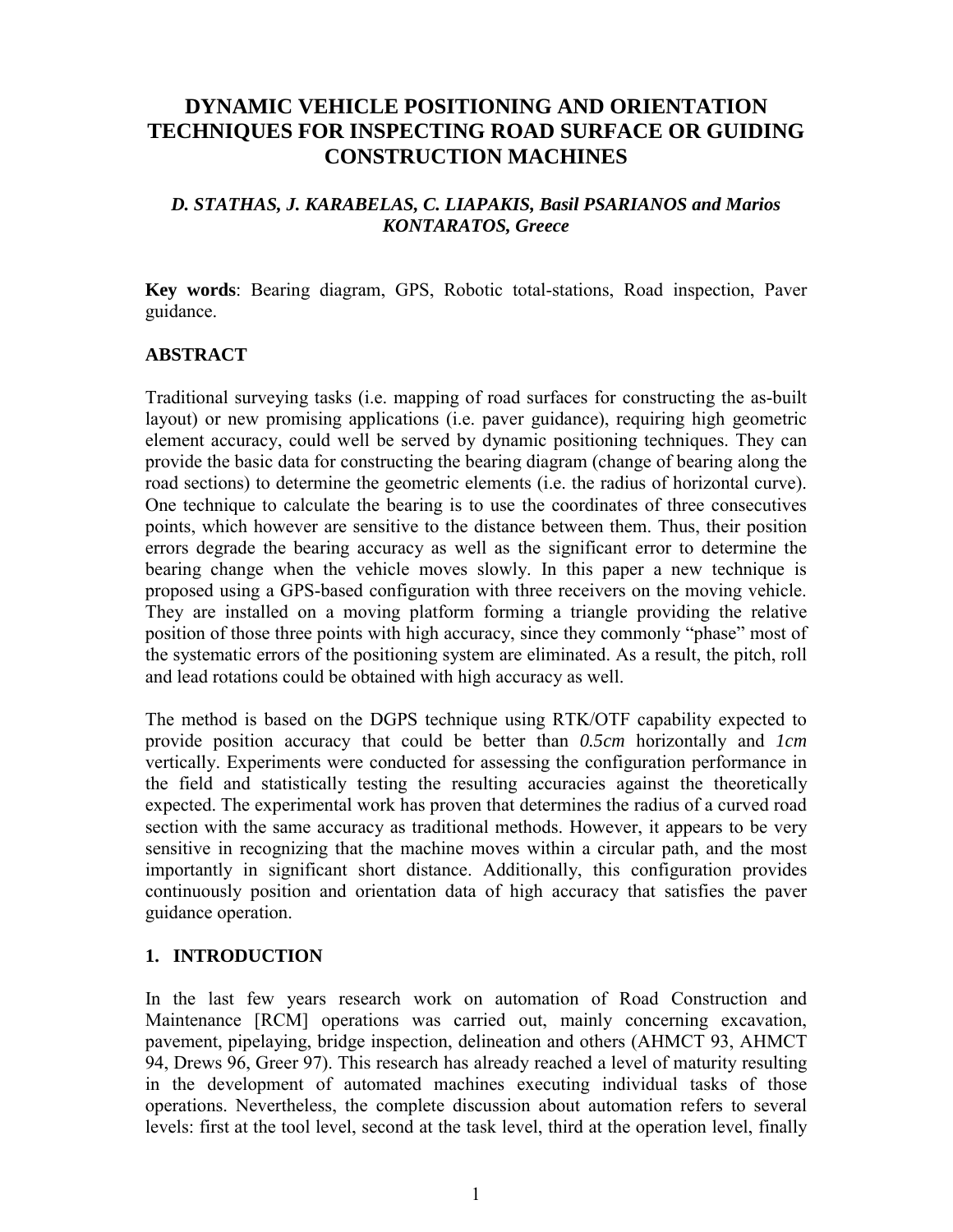at the site level where several operations are executed simultaneously or in sequences (Drews 96).

Seeking for solutions bottom-up the levels, increasingly the matter of integration of actions and data communication arises. This may change the way that data are collected, interchanged and viewed by the engineers during the process of monitoring, decisionmaking and executing those operations, or controlling the quality of work done. Possibly, even a new way of collecting, interchanging and elaborating the data at all levels could be solely a serious factor of reducing the cost of RCM operations.

The basic action for proceeding to automate operations is the development of appropriate machines with sufficient intelligence, well balanced to the intelligence of a control center(s) at the field. Any level of intelligence that provides autonomy to the machine requires initially a positioning system and secondly communication for its integration to a higher level.

Remaining at the machine level, its autonomy may be ensured through an architecture consisting of a positioning system, a CAD system, and robotic components. It is possible and highly recommended at the present time to develop architectures with a human operator on board. The determination of the moving machine may be achieved through remote positioning techniques and (in case of guidance) communication with the machine, or by installing active positioning systems on the machine (Psarianos et al. 98).

This paper focuses on studying characteristics of an active positioning system at the machine level, located on the machine, and fulfilling the objective of *collecting position data* or *guiding the machine*. The position data determine the machine path, which could be also used for determining the constructed geometric road feature. Guidance is a complex task requiring position data, overlaying them on a CAD database, and then path correction orders [i.e. bearing corrections]. Thus, guidance systems in general include the positioning component and the trajectory interpolator, which is used for driving the machine on a given line [trajectory] (Psarianos et al. 98). Specifically, within this paper two interesting operations are discussed: The *mapping of road surface* and *the guidance of a paver*.

The mapping of road surface for inspection reasons or for constructing the as-built layout necessitates a high accuracy of position data [height and horizontal coordinates]. The basic objective is to determine, possibly following *a post-processing procedure*, the geometric shape of the traveled trajectory. In case that the trajectory follows the road axis, then the geometric elements could be determined: radius of horizontal curve, the parameter and length of transition curve, the starting and ending points of the various features, the grades and superelevation rates. The geometry is determined *by working out the entire traveled trajectory data,* or possibly sections of every geometric feature constituted by points that are a-priori evaluated that belong to it.

The second operation of guiding a paver necessitates the satisfaction of two objectives: the *real-time determination of the machine position and orientation* and *the geometry of the up-to-current traveled trajectory*. The latter is required in order to assess from the 'history' of the vehicle movement the deviation from the plan and thus the necessary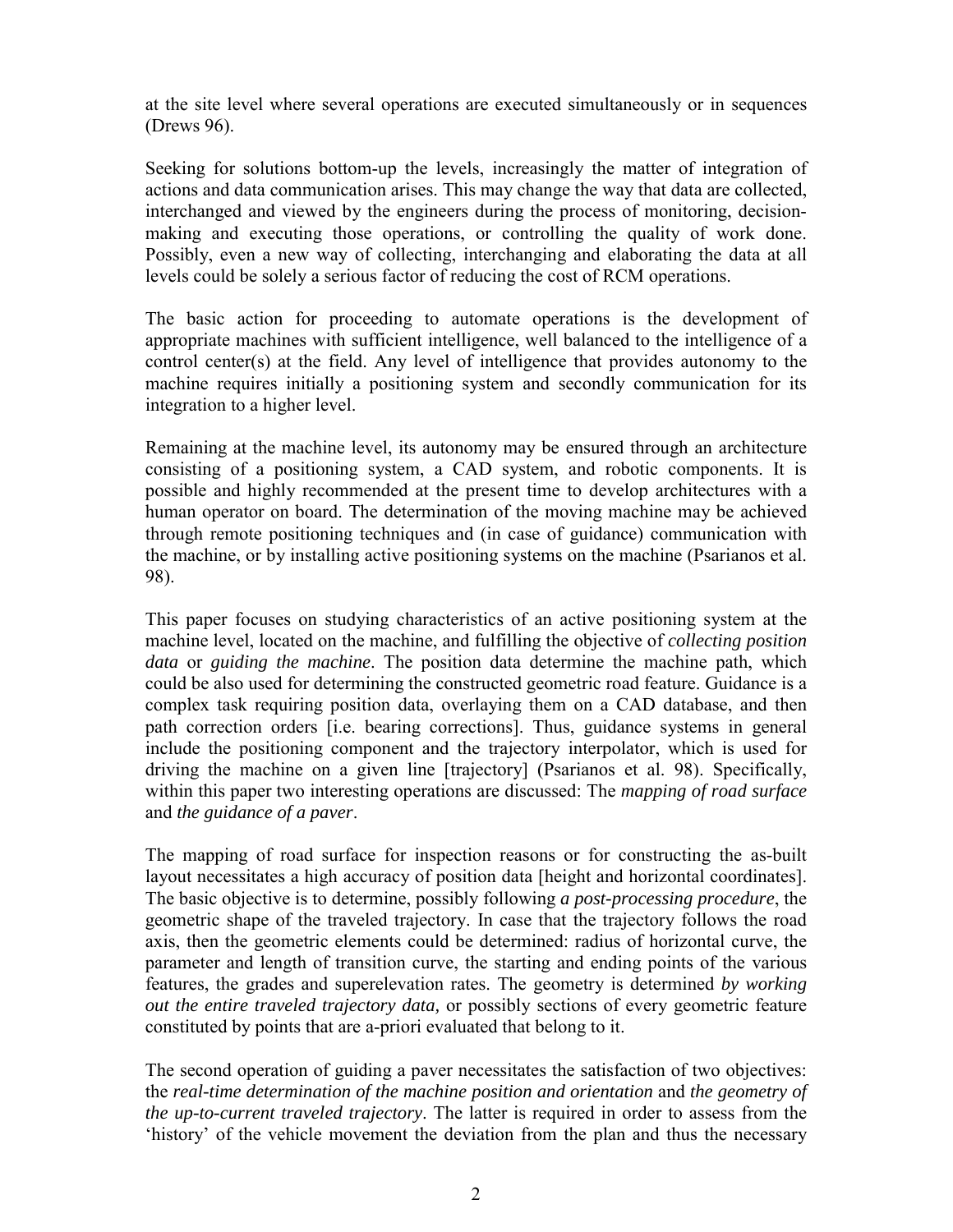correction of its path. This correction must be appropriately applied, so that the construction shape would be smoothly adjusted. Sudden [although accurate] changes of the path may result to gaps and to non-continuous geometric shapes. For this operation as well, a high accuracy of both horizontal and vertical shape of the road surface is required.

The former bases its necessary accuracies on extensive data that well describing the geometric features, while the latter in several cases bases its calculations on a low number of data and possibly ill-suited due to fluctuations. These fluctuations could be filtered using appropriate mathematical techniques in addition to using variables based on relative positioning data rather on absolute values.

While the mapping operation may be realized using just position data, the machine guidance requires further than simple position and orientation data. Furthermore, the operation speed is the significant parameter for determining the frequency of data collection.

Regarding the requirements, the paving operation needs very high accuracies, probably the most demanding of all road construction and maintenance operations [Table 1].

| Geometric element                                          | <i>Specification</i>                                                          |  |  |  |
|------------------------------------------------------------|-------------------------------------------------------------------------------|--|--|--|
| Height accuracy                                            | Deviation of the profile height of no more than $\pm 1.0$ cm                  |  |  |  |
| Evenness                                                   | Deviation of no more than 1.0cm over a 4m long road section                   |  |  |  |
| Superelevation                                             | Should not deviate by more than $\pm 0.4$ of the foreseen values in the plan. |  |  |  |
| rate                                                       | Where the grade is less than $0.5\%$ and superelevation rate is less than     |  |  |  |
|                                                            | 1.5% in areas of superelevation runoff the superelevation rate should not     |  |  |  |
|                                                            | deviate by more than 0.2% of plan values.                                     |  |  |  |
| Horizontal                                                 | $\pm 2.0$ cm ( $\pm 5.0$ cm to secondary roads).                              |  |  |  |
| accuracy                                                   |                                                                               |  |  |  |
| Construction specifications of perips epertian<br>Таћ1а 1. |                                                                               |  |  |  |

**Table 1:** Construction specifications of paving operation

Conventional methods for staking out and for monitoring the surface geometry of the paved course are demanding, expensive and time consuming procedures. As a result, there is a need for automating the above activities using new methods, instruments and techniques (Psarianos et al. 98).

## **2. THE USE OF BEARING DIAGRAM**

The determination of the road axis geometric elements [radius, clothoide parameter etc] as well as the determination of the location of the starting [ending] points could be carried out using positioning data. These determinations could be realized by two procedures: adjusting statistically the point coordinates to the best theoretical curve, or using the relevant bearing diagram [stationing versus bearing].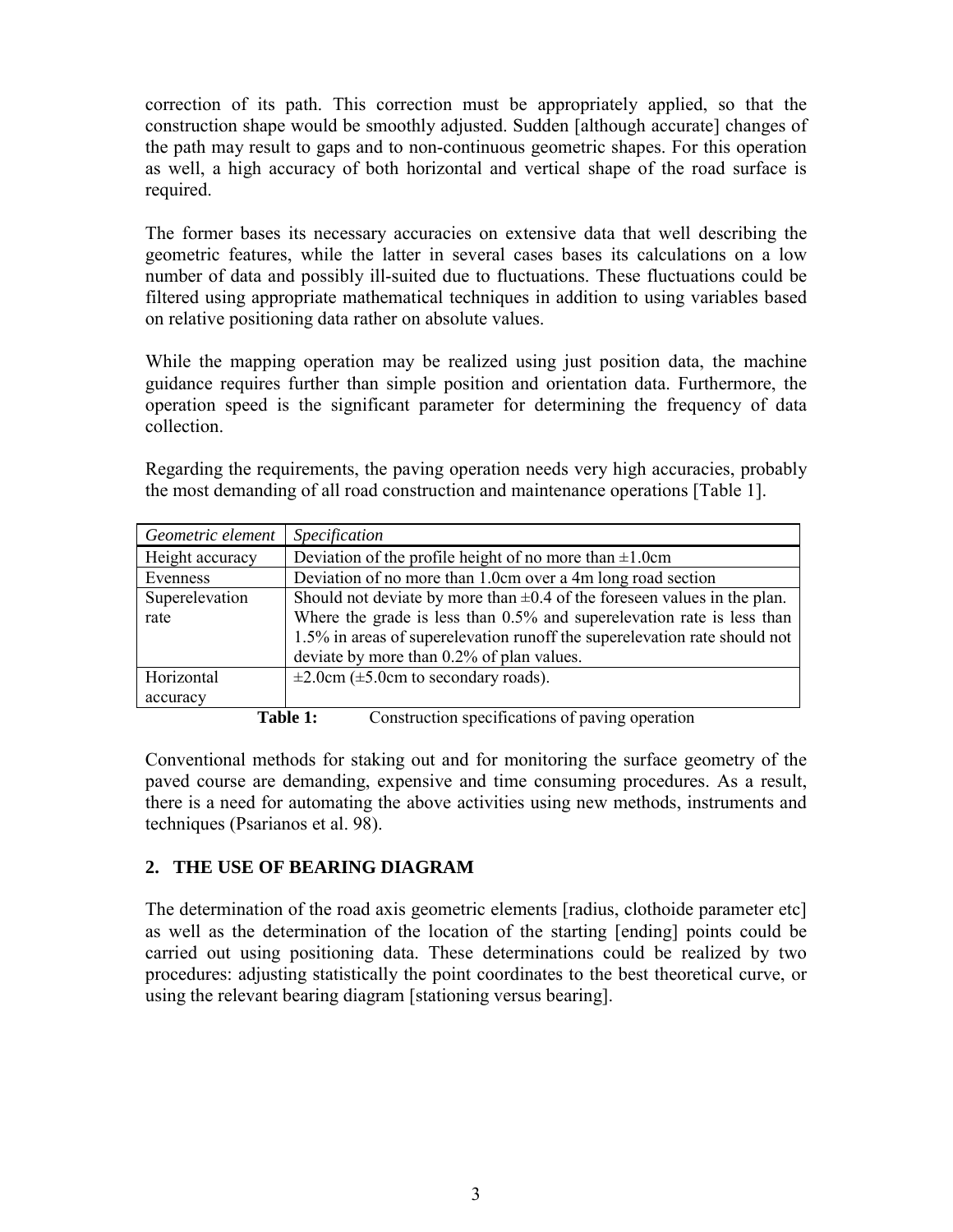| Geometric variable                                                                                       |                                                                        |                                                                                                                                                           | Esroe                                                                       |  |  |  |  |
|----------------------------------------------------------------------------------------------------------|------------------------------------------------------------------------|-----------------------------------------------------------------------------------------------------------------------------------------------------------|-----------------------------------------------------------------------------|--|--|--|--|
| 3-point configuration                                                                                    | <b>HTPS</b><br>cenfiguration                                           | 3-point configuration                                                                                                                                     | 3-3PS configuration                                                         |  |  |  |  |
|                                                                                                          | $S = \sqrt{(\Delta X^2 + \Delta Y^2)}$                                 | $\sigma_{\rm s} = \sigma_{\rm cr} \sqrt{2}$                                                                                                               |                                                                             |  |  |  |  |
| $\phi_r$ = arctan( $\frac{\Delta I_n}{\Delta Y}$ )                                                       |                                                                        | $\sigma_{\phi} = \frac{\sigma_{\phi}}{S} = \frac{\sigma_{\phi} \sqrt{2}}{S}$ $\sigma_{\phi} = \frac{\sigma_{\phi}}{d} = \frac{\sigma_{\phi} \sqrt{2}}{d}$ |                                                                             |  |  |  |  |
| $\Delta\phi_n = 2(\phi_n - \phi_{n-1}) - \Delta\phi_n$<br>$-2(\varphi_n-\varphi_{n-1})\frac{S_n}{S+S_n}$ |                                                                        | $\Delta \phi_n = \phi_n - \phi_{n-1}$ $\sigma_{\lambda \phi} = \sigma_e \sqrt{(2 + \frac{5}{2} \Delta \phi^2)}$                                           | $\sigma_{\scriptscriptstyle{AB}} = \sigma_{\scriptscriptstyle{A}} \sqrt{2}$ |  |  |  |  |
|                                                                                                          | $S_{\mu\alpha} = R\left(\sigma_{\alpha} + \sigma_{\alpha\beta}\right)$ |                                                                                                                                                           |                                                                             |  |  |  |  |

**Table 2:** Analysis of errors of curved trajectory

The start is within the curve  $[\varphi_0=0, L_0=0]$ . No errors transferred from previous geometric element calculations.

The calculations based on the coordinates of consecutive points lead possibly to the determination of the geometric features, at least in case that a significant number of points are available. Contrary, the determination of the starting [or ending] point could be realized with great difficulty and relatively low accuracy. This is based on the fact that technically two consecutive road features must be smoothly adjoined, so that the drivers could easily and safely moved from one curve to the following. It is expected that the bearing diagram may alleviate this shortcoming, since the bearing change occurs in a more abrupt way. Additionally, the tangent and the curved sections are represented by straight lines, which are easily recognized from the diagram. Thus, it is easily to recognize a large number of points that belong to the specific geometric element and calculate its curvature without transferring errors from previous sections. However, the location of the starting [ending] point is subjected to the accuracy of the two adjacent geometric element calculated curvatures.



**Figure 1**: Bearing calculation of a) 3-point configuration, b) 3-GPS configuration

The bearing could be calculated using the coordinates of three consecutive points [Figura 1a] (Klumpp 73). This bearing which in case of a curve is along the chord could be considered as parallel to the tangent applied at the middle point of the relevant arc.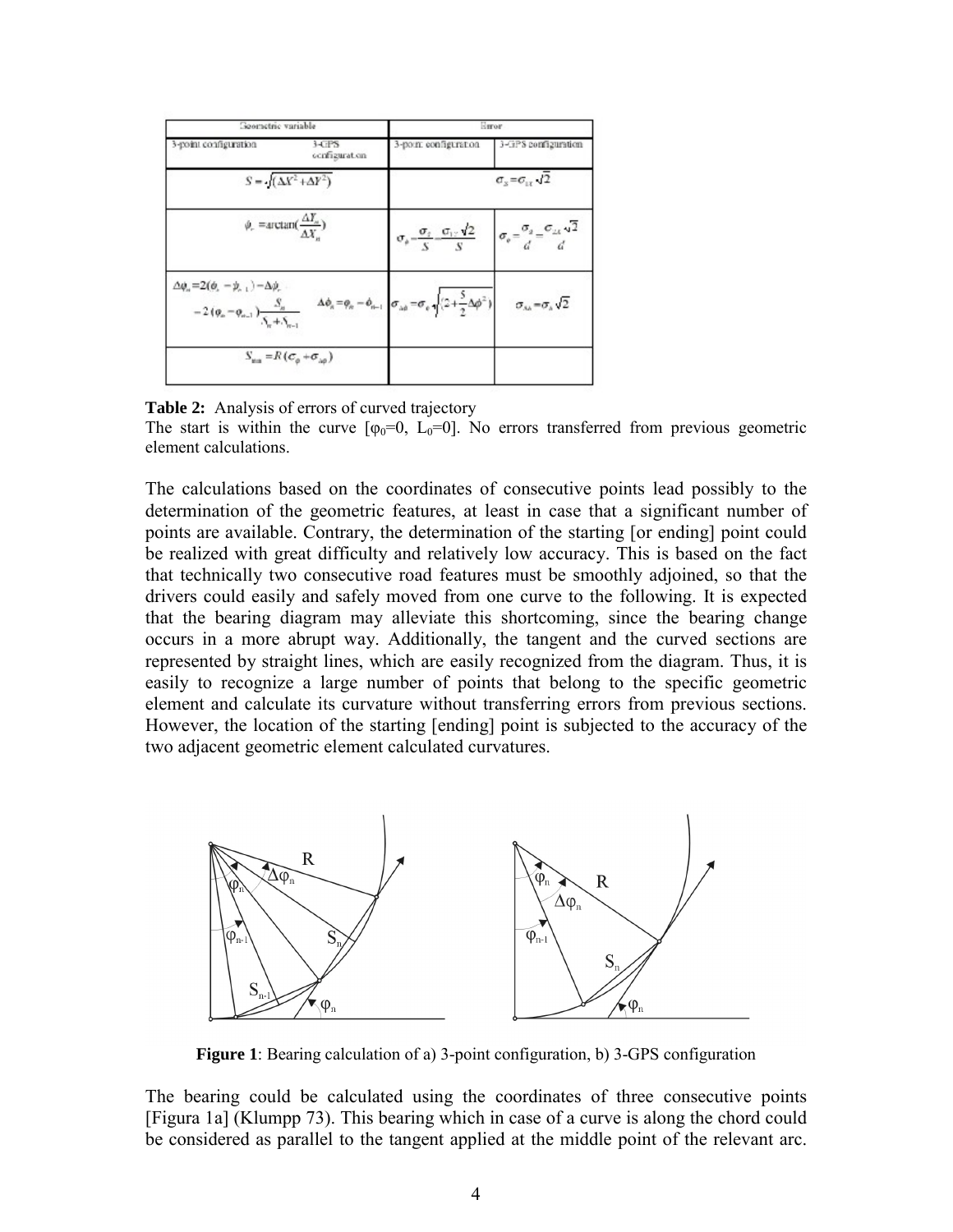The exact location of this point on the trajectory requires the determination of the curve radius, which actually coincides with the determination of  $\Delta \varphi_n$ . Its calculation is based on three variables -  $\varphi_n$ ,  $\varphi_{n-1}$ ,  $\Delta \varphi_{n-1}$  – which requires the use of three consecutive point coordinates.

This indirect determination of the bearing leads to an accuracy depending on two types of error: the positioning accuracy of the three points and their distance S - pace of observations [Table 2]. Furthermore, the location of the arc middle point [thus the distance from the start] depends on several parameters and calculated variables. The most important are the pace and the number of points [two inversely influencing variables], as well as the errors of the bearing and the positioning.

Collecting data located in very short pace, a large fluctuation of bearings may result. In this way, the calculations of geometric elements are uncertain, since the variance of these measurements is significant compared with the value itself of the bearing change. Thus, for machine guidance moving slowly measurements of points located at least a minimum distance must be used. However, this may result to a lack of the position and orientation of the machine for considerable time period fact that is unlike.

The effort to deteriorate the bearing error, decreasing the positioning error and standardizing the distance between the points that calculate the bearing, was the motivation of this research. This has been achieved by performing simultaneous [synchronized] measurements of two distinctive points located on a triangle with sides of standard length.

## **3. A NEW CONFIGURATION (3-GPS CONFIGURATION)**

The new configuration consists of a triangle with three GPS receivers. In this way, all three vectors, that is pitch, roll and lead can be followed leading to bearing measurements for course and superelevation rates, while the position of the machine baseline is also continuously available.

The determination of bearings may be calculated using Doppler from the code measurements, or direct measurement from the phase rate. The first way appears to be less accurate (baseline measurements with a significant noise), while the second it is not available with the commercial GPS at the present time. A third method used herein uses the coordinates of the 3-GPS points, getting in this way a mean value of two available bearings [the 3d is depedent on the other two].

To satisfy the paving operation specifications DGPS method is appropriate using Real Time Kinematic [RTK] (O' Connor 96) with On The Fly capability (Hatch 91). This technique allows the users to obtain *centimeter-level up to five times per second* accuracy while stationary or moving [horizontal accuracy of the order 1 - 2cm and vertical accuracy 2 - 4cm while in continuous kinematic mode]. Because these are not adequate for paving, applying a Kalman filtering [i.e. constant velocity model] the provided positioning accuracy could be improved by a factor of 3. This is especially because the dynamics of the whole procedure are extremely low [0.06 - 1km/h] and Kalman filtering acts in fact almost as a least square adjustment. Additionally, regarding cross-slope inclination etc., the relative position of GPS antennae could be obtained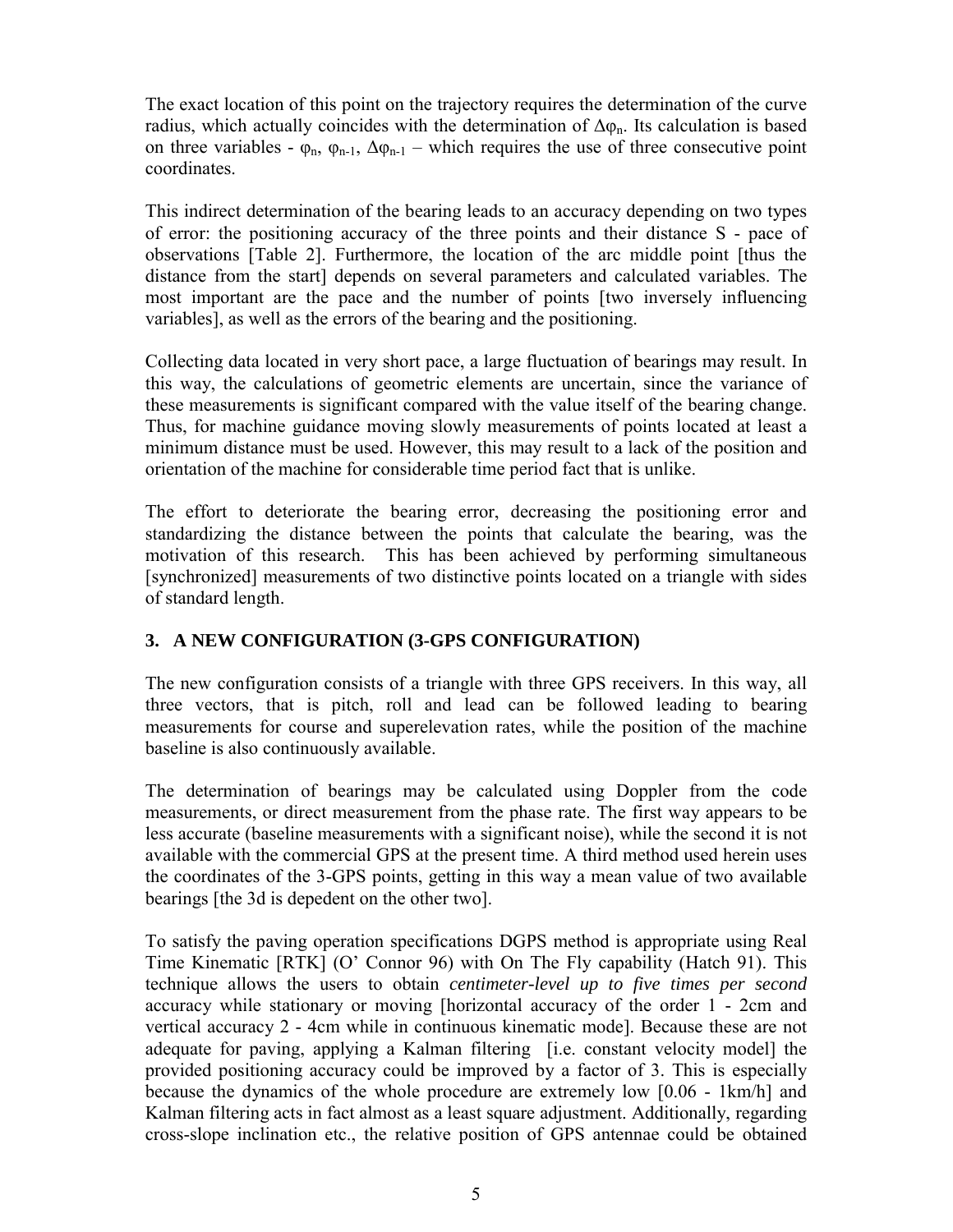with much better accuracy than the absolute position in space of a single antenna, as those three antennas "phase" commonly most of the systematic errors of the GPS system. As a result, the pitch, roll and lead rotations can be obtained with much higher accuracy than the absolute positioning itself. It is expected that the differential phases would be sampled simultaneously removing in this way the variations of time biases. Actually these errors may be of several centimeters (Zimmerman and Cannon 97).

After the application of the above described techniques, it was expected that the provided accuracy could be better than  $0.5cm$  horizontally ( $\sigma_{2X}$ ) and *1cm* vertically. Especially, when the machine moves slowly within road sections of small length (of the order of 4meters), the systematic error does not change more than 1cm for time period between 4 minutes up to 1 hour. In this case, the relevant position between the antennas would be measured with accuracy better than a few millimeters both horizontally and vertically.

Obviously, the usual GPS sources of errors may confine the accuracy and the effectiveness of the system; that depend on the availability of fixes, a possible problem when there is obstruction in-between the satellite-receiver sight or other reasons [i.e. other sources of transmission]. Nevertheless, a number of benefits must also be mentioned. First, the fluctuation of pace does not influence the accuracy of the bearing and actually the accuracy of the distance from the start. Second, the very small pace does not influence heavily the determination of path characteristics. Third, although a selection of data may be realized [i.e. data every 1m in the average] for these determinations, there is a continuous position and orientation of the machine.

A second configuration consisting of two robotic targets, placed on the machine, and tracked by two non-moving robotic total stations was also investigated. However, the experiment led to immature results, which are not further referred to. Initially, during the first experiments problems of synchronizations appear, which only were overcome in latter efforts. Thus, two different total stations were used with incompatible synchronization and different rates of collecting data. The outcome was that there were completely independent measurements of two arbitrary points [actually two points at the baseline of the platform by asynchronously observed], which results to a great pace fluctuation. Consequently, the results were worse than measuring with one instrument and using the 3-point configuration technique. However, this configuration would not be abandoned and searched in future time, since it has inherent advantages comparing with the 3-point method.

## **4. REALIZATION OF 3-GPS SYSTEM**

The placement of a positioning system on a machine must comply with some basic principles such, as it must be installed (Psarianos et al. 98}:

- at the highest possible position of the machine for ensuring the best visibility,
- at a solid place, so that the internal orientation of the navigation / final actuators at the working front tool to be well stable and determined through accurate measurements,
- at a position where the vibrations are minimum.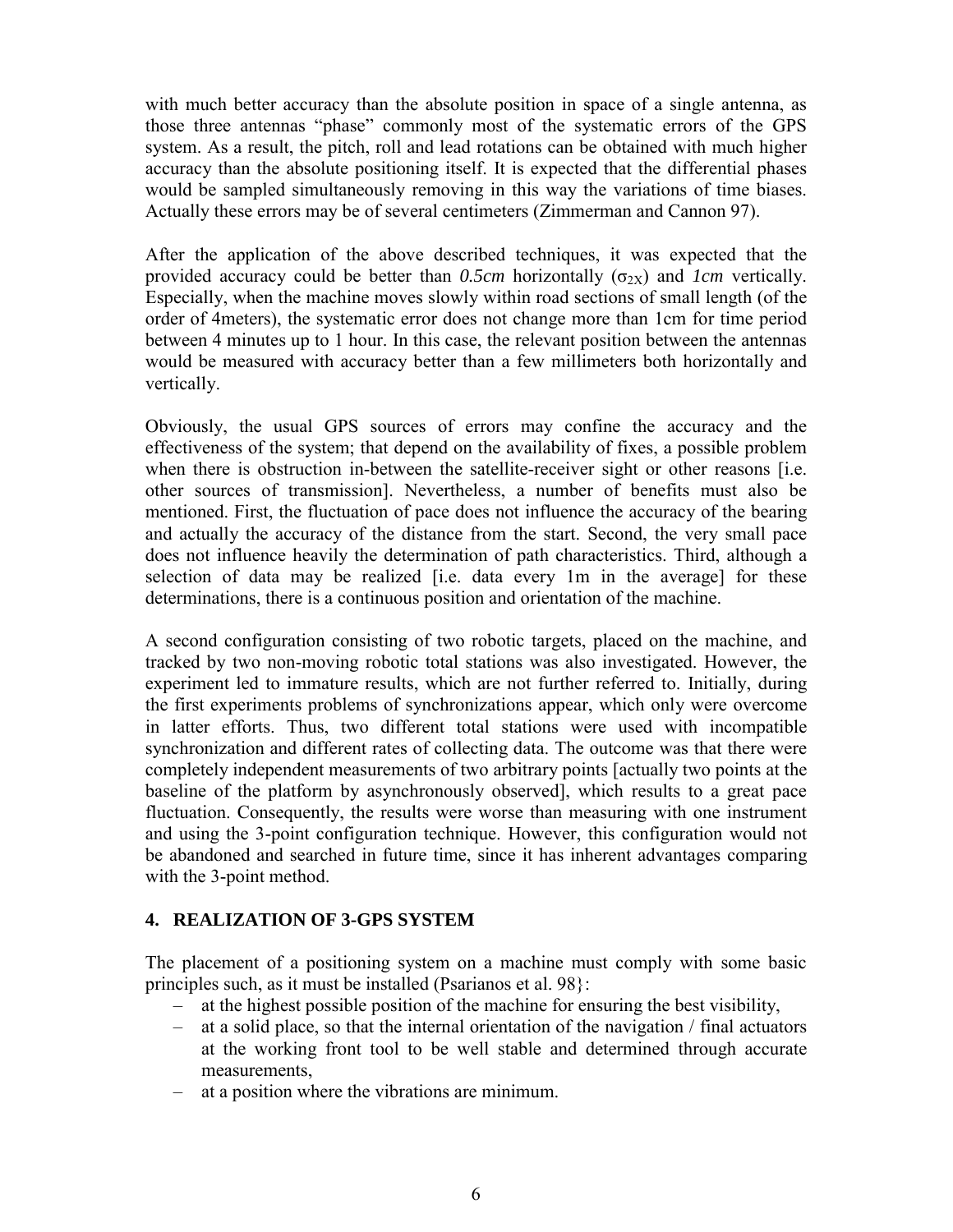Such a place exists at the top of the paver roof. Whether the 3-GPS configuration is used, the platform must be created of three antennae forming an equilateral triangle, with a distance of 1.20m between every two antennae. This ensures a distance projected on the machine baseline – longitudinal vector length – of 1m (1.039m exactly).

This platform has to be firmly connected to the "body" of the machine. Accurate measurements have to be made to connect the position and orientation of this platform with the reference points of the vehicle in order to be possible the interconnection between the external and internal orientation of the machine. By the term internal orientation, is determined the relevant position of different parts of the machine in reference to the GPS antenna.



**Figure 2:** Platform design and image.

An additional important problem concerns deviations from the desired path that the vehicle manage to follow due to slippage, difficulty to match the location and orientation of the measured points and the necessary algorithms that must be developed (Zhang and Velisky 94). It constitutes a different component of a robotic machine and therefore escapes from the interest of the present work

Within the bounds of this paper, it was assumed that there exists an accurate transfer of observed position and orientation to the machine points in contact to the road surface. Thus, this work focuses on the assessment of the positioning system alone. The experiments were carried out on a target vehicle consisting of a platform traveling on three wheels from iron with no-suspension to ensure that all road anomalies would be described [Figure 2] (Katikas 2000).

## **5. DESIGN OF EXPERIMENTS**

The objective of the experiments was to assess the effectiveness of the 3-GPS configuration and to measure its accuracy in determining the radius of a curved trajectory.

The determination was made while the vehicle was considered being in the curve ( $\varphi_0=0$ ,  $L<sub>0</sub>=0$ ). Thus, no assessment in the field on its accuracy in recognizing the transition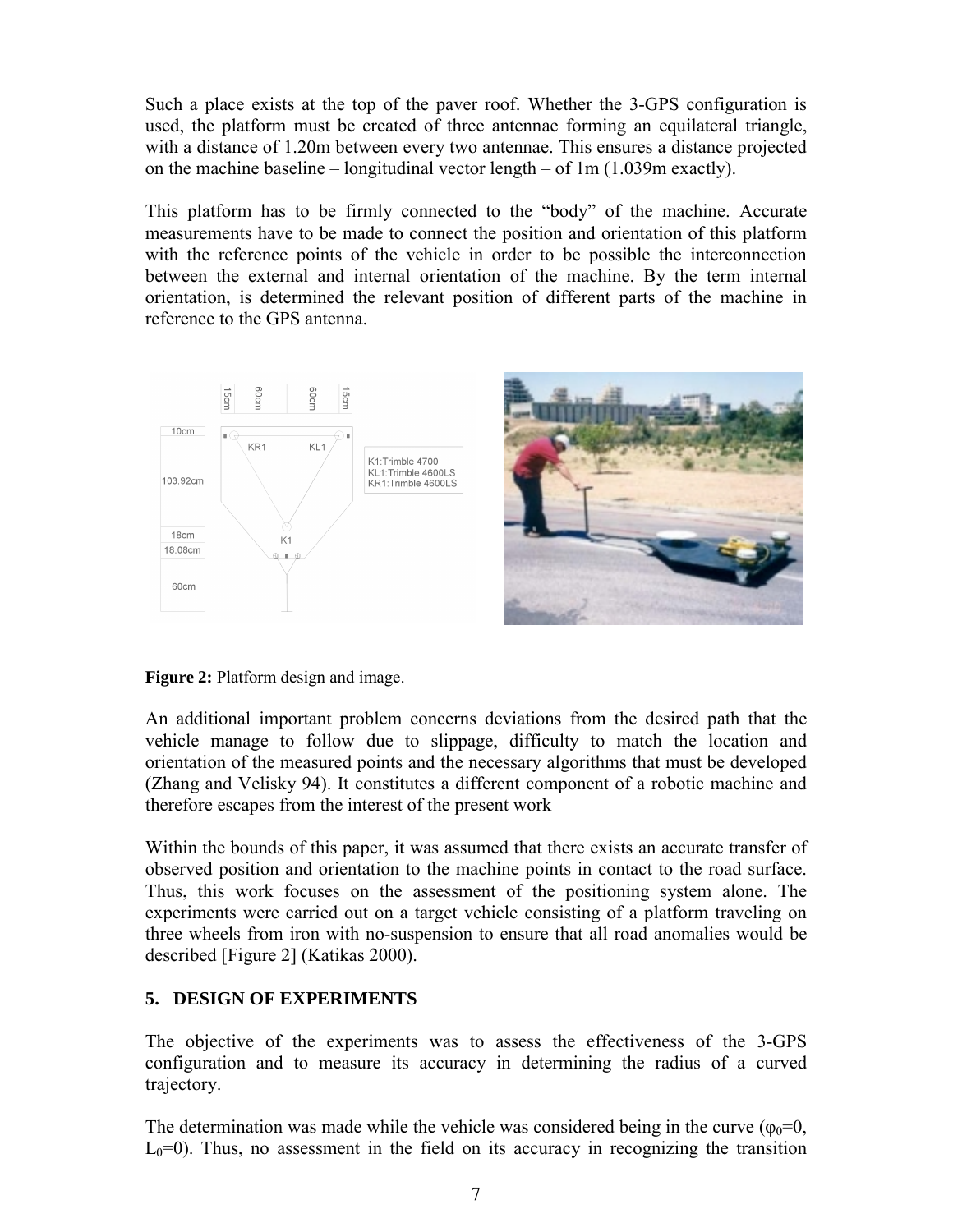from one geometric element to the next has been carried out (accuracy of the starting /ending point location). Additionally, a road section with a high curvature was selected (R=54.724m), case where rapid change of bearing occurs but in very short distances. So, while the system is expected to show a high capability to recognize bearing changes, the experiments tested the length within this could be achieved.

The target vehicle was pulled on a marked trajectory of a road section consisting of a curve in several cases. These cases served various steps of the investigation.

The first step regarded to the assessment of the GPS performance [autonomous systemcase 1] compared with a robotic total station [target on the machine and a standing instrument – case 2]. This comparison was carried out using the 3-point traditional technique.

At a second step, a sensitivity analysis was conducted to assess the influence of the pace on the radius determination accuracy [selection of points about every 1.5m and 5.0m – case 3a, 3b]. Obviously, pace fluctuation was expected due to irregular time pace observations [loss of targets, or loss of satellites etc] but also because of variations in platform speed.

At a third step the 3-GPS configuration was tested [case 4], while the calculations were made elaborating all data. The coordinates of the consecutive points were almost as close as the first two cases. This was decided for experimenting initially with the worse situation but also for comparison reasons with them.

Finally, a sensitivity analysis was carried out in order to determine the radius from the first 10% and the 25% of the points [cases 5a,5b]. In this way, the accuracy of the system may be assessed while the radius must be calculated from up-to-current traveled trajectory.

The instruments used are the following.

| For DGPS:                  | At the base GPS Trimble 4700                         |  |  |  |  |
|----------------------------|------------------------------------------------------|--|--|--|--|
|                            | On the machine GPS Trimble 4700                      |  |  |  |  |
| For Robotic total station: | At the base AGA Geodimeter 600                       |  |  |  |  |
| For 3-GPS configuration:   | At the base GPS Trimble 4700                         |  |  |  |  |
|                            | On the machine (middle point) GPS Trimble 4700       |  |  |  |  |
|                            | On the machine (two other points) GPS Trimble 4600LS |  |  |  |  |

The expected accuracy of coordinate determination was  $2cm$  [ $\sigma_{1X} = 2cm$ ]. This value has been revealed from an extensive experimental work carried out by the authors with robotic total stations (Stathas and Karabelas 2001). The Geodimeter 600 could realize a point measurement within 0.4-0.7sec with an accuracy of  $\pm 6$ mm $\pm 2$ ppm. A similar accuracy is expected by the GPS using RTK/OTF capability.

#### **6. RESULTS**

The analysis initially aims at assessing the calculated radius values by compared them with the known one. Secondly, its capability of the various cases to recognize that the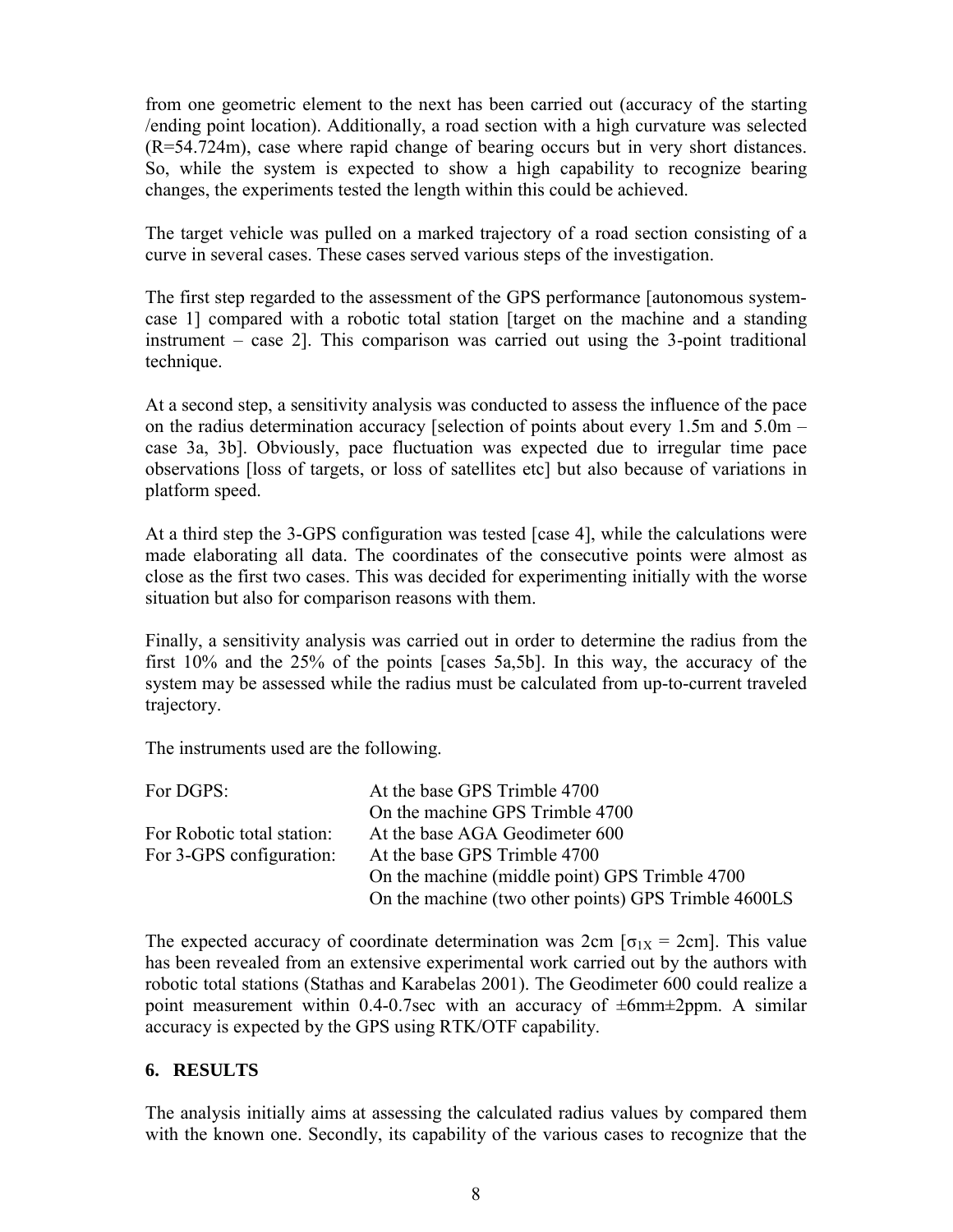platform moves within a curve is evaluated. Finally, its sensitivity of the path deviation is tested. The first assessment was carried out by using statistical test, since the R-values of the various samples are assumed to be normally-distributed around the known value (for small samples the t-test was used). The second assessment was based on the determination of the correlation coefficient of the regression line of the bearing diagrams. The third assessment was based on estimating the minimum distance required to determine an appropriate bearing change that is greater than the expected errors  $(S_{min})$ = R ( $\sigma_{\varphi}$  +  $\sigma_{\Delta\varphi}$ ). All calculations are stated in Table 3, and the results may be interpreted as follows.

First, the estimation of the radius using the 3-point configuration does not vary using a DGPS technique or a robotic total station [cases 1&2]. In both cases, the deviation of the radius value from its exact value may be sought to the very small pace (dense observations) that strongly affect the bearing fluctuation. However, the correlation coefficients for using data from the entire path are high which shows that even a strong cloud of data is capable to indicate that the platform moves within a circular section.

|                                  | Case 1                 | Case 2 | Case                                                                                                         | Case           | Case   | Case   | Case   | Case   | Case   | Case           |
|----------------------------------|------------------------|--------|--------------------------------------------------------------------------------------------------------------|----------------|--------|--------|--------|--------|--------|----------------|
|                                  |                        |        | 3a                                                                                                           | 3 <sub>b</sub> | 3c     | 3d     | 4a     | 4b     | 5a     | 5 <sub>b</sub> |
|                                  |                        |        |                                                                                                              |                |        |        |        |        |        |                |
| Data                             |                        |        |                                                                                                              |                |        |        |        |        |        |                |
| $\mathbf n$                      | 293                    | 264    | 35                                                                                                           | 12             | 30     | 10     | 293    | 35     | 30     | 75             |
| $\sigma_{1X}$                    | 0.02                   | 0.02   | 0.02                                                                                                         | 0.02           | 0.02   | 0.02   | 0.02   | 0.02   | 0.02   | 0.02           |
| (m)                              |                        |        |                                                                                                              |                |        |        |        |        |        |                |
| $\sigma_{2X}$                    |                        |        |                                                                                                              |                |        |        | 0.05   | 0.05   | 0.05   | 0.05           |
| (m)                              |                        |        |                                                                                                              |                |        |        |        |        |        |                |
|                                  |                        |        |                                                                                                              |                |        |        |        |        |        |                |
|                                  | <i>Expected errors</i> |        |                                                                                                              |                |        |        |        |        |        |                |
| $\sigma_{\rm S}$ (m)             | 0.028                  | 0.028  | 0.028                                                                                                        | 0.028          | 0.028  | 0.028  | 0.028  | 0.028  | 0.028  | 0.028          |
| $\sigma_S/S$                     | 0.1414                 | 0.1414 | 0.0188                                                                                                       | 0.0057         | 0.0188 | 0.0057 | 0.1414 | 0.0188 | 0.1414 | 0.1414         |
| $\sigma_{\Delta\phi}$            | 0.2000                 | 0.2000 | 0.0267                                                                                                       | 0.0080         | 0.0267 | 0.0080 | 0.0926 | 0.0001 | 0.0001 | 0.0001         |
| $\text{(rad)}$                   |                        |        |                                                                                                              |                |        |        |        |        |        |                |
| $\sigma_{\Delta\phi}/\Delta\phi$ | 57.601                 | 58.483 | 0.9657                                                                                                       | 0.0873         | 0.9748 | 0.0885 | 0.0269 | 0.0033 | 0.0590 | 0.0237         |
| $S_{\min}$                       | 13.15                  | 13.35  | 2.98                                                                                                         | 1.97           | 3.01   | 2.0    | 1.65   | 1.53   | 3.61   | 1.45           |
| (m)                              |                        |        |                                                                                                              |                |        |        |        |        |        |                |
|                                  |                        |        |                                                                                                              |                |        |        |        |        |        |                |
|                                  | Determined values      |        |                                                                                                              |                |        |        |        |        |        |                |
| Rmean                            | 57.601                 | 58.483 | 54.297                                                                                                       | 54.299         | 54.809 | 55.027 | 56.78  | 54.350 | 127.35 | 57.671         |
| (m)                              |                        |        |                                                                                                              |                |        |        |        |        |        |                |
| $\sigma_{\rm Rmean}$             | 0.72                   | 1.65   | 1.7                                                                                                          | 2.33           | 1.62   | 2.92   | 0.60   | 1.55   | 26     | 3.1            |
|                                  |                        |        |                                                                                                              |                |        |        |        |        |        |                |
|                                  | Statistical analysis   |        |                                                                                                              |                |        |        |        |        |        |                |
| $\mathbf{r}$                     | 0.95                   | 0.84   | 0.99                                                                                                         |                | 0.89   |        | 0.95   | 0.99   |        |                |
| Z-test                           | 3.99                   | 2.27   | $-0.25$                                                                                                      |                | 0.05   |        | 3.42   | $-020$ | 2.79   | 1.16           |
| T-test                           |                        |        |                                                                                                              | $-0.18$        |        | 0.10   |        |        |        |                |
|                                  |                        |        | <b>Tabla 3:</b> Expected errors and statistical analysis $(5\%$ level of significance: $7\pm1.96$ T=2.20 and |                |        |        |        |        |        |                |

**Table 3**: Expected errors and statistical analysis (5% level of significance: Z=1.96, T=2.20 and  $n-1=11$ , T=2.26 and  $n-1=9$ )

Second, increasing the pace using both DGPS and a robotic total station positioning techniques indicates that in general a significant improvement of the radius value and its accuracy may be achieved [cases 3a,3b,3c,3d]. However, for small curves (60m length) the increase of the pace leads to relevant decrease of the number of points, which results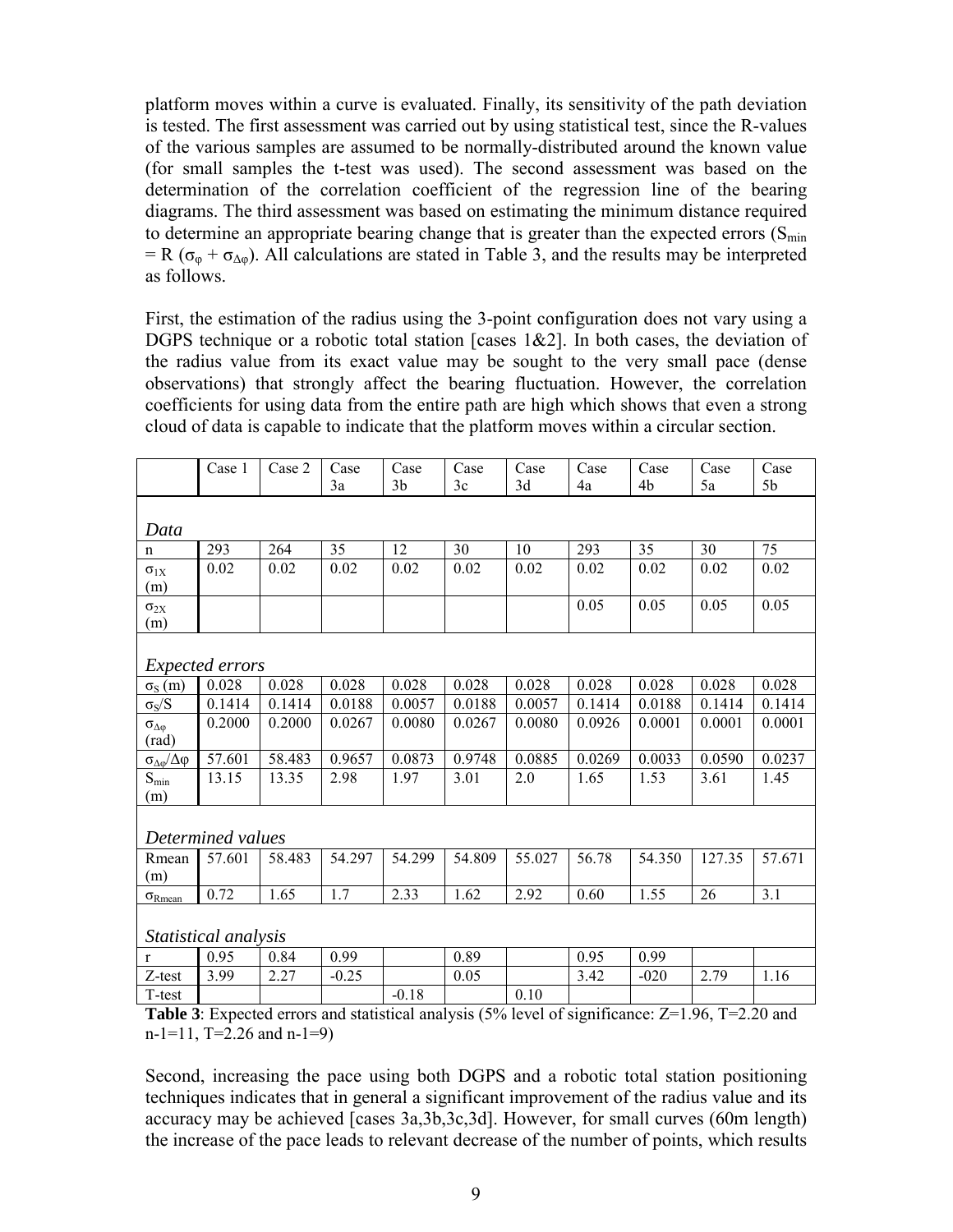to possible small samples. Obviously, there should be a value of pace than further the accuracy may be degraded, which is expected to be greater than 5.0m. Additionally, it must be mentioned that all calculations were based on the fact that the chord approach satisfactorily the arc [Table 1]. For large chords (say around 15.0m) this does not hold and a further correction should be made which complicates the error analysis calculations.



**Figure 4:** Bearing diagram including all data mean pace: 0.20m a) case 1[one GPS on the platform b) case2 [a robotic target on the platform]

Third, although the pace was hold to a very small magnitude, the 3-GPS configuration shows a considerable improvement in calculating the radius [case 4a]. However, in the field this improvement was not fully proven, since the radius value was accepted to represent the real value by its accuracy is hold low. Contrary, the regression coefficient shows an excellent correlation, which indicates the high capability of the method to recognize the circular path. This results to accurate estimation of the stationing of various points (when the radius is known from the CAD), and further an accurate estimation of the ending point of the curve. Additionally, the sensitivity of recognizing a path deviation is high  $(S_{min}=1.6m)$ , and most important being independent of the mean pace of observations.



**Figure 5:** Bearing diagram with one GPS on the platform - case 3a [mean pace 1.5m]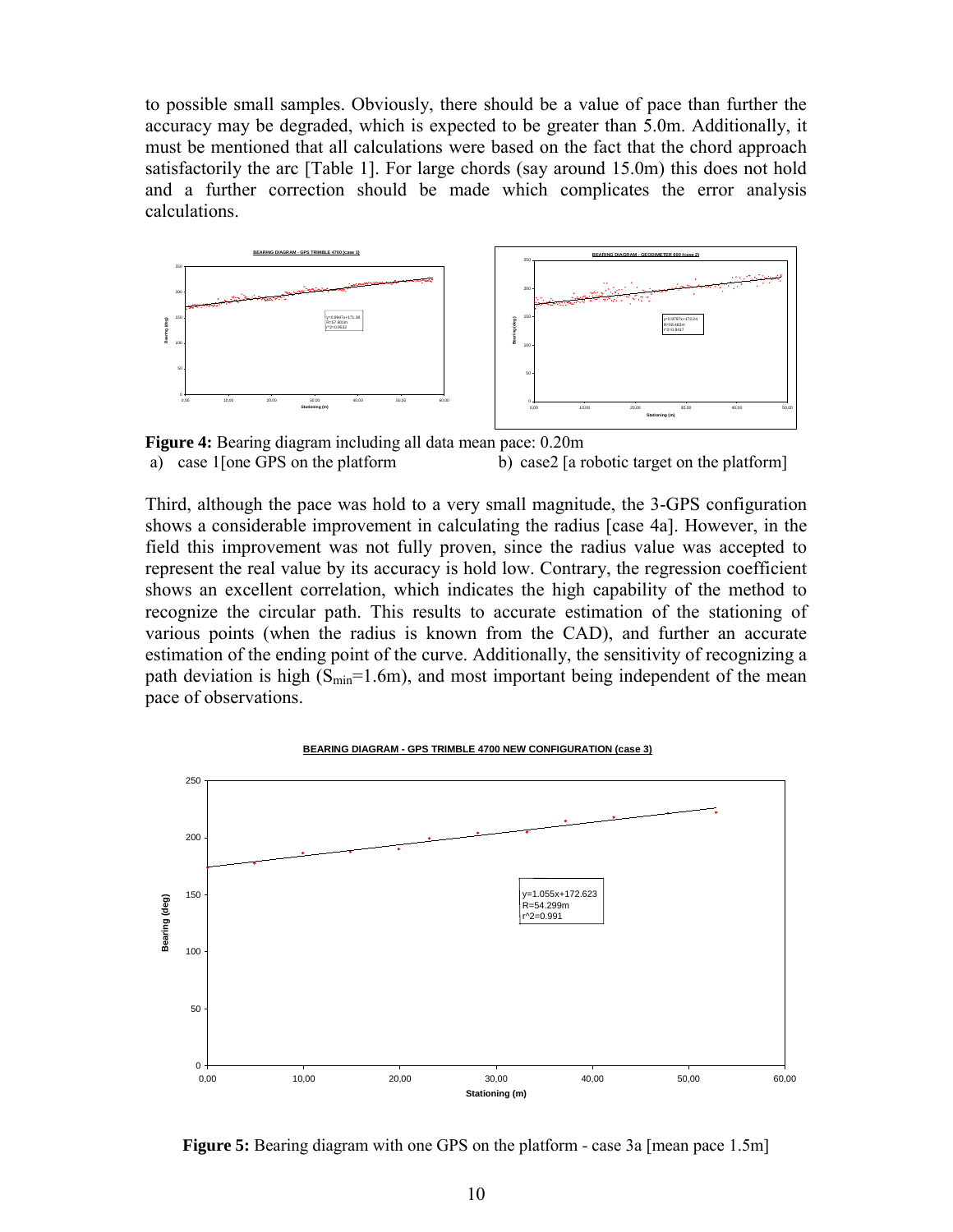A radical improvement was realized when the 3-GPS method was used with a pace approximately of 1.5m [case 4b]. It appears that in terms of radius calculation this case does not varies from the case 3a.

Finally, a low percentage of data representing the case of 'up-to-current traveled trajectory' derives problematic values for radius [case 5a,5b]. This means that although the new method provides good estimates for path deviations could not within the first parts of the curve determine the traveled trajectory. This means that a real time repathing strategy could not be defined accurately. However, this is possible after the first 25% part of the curve.



**Figure 6:** Bearing diagram including all data mean pace: 0.20m- case4a [3-GPS configuration]

This research provides evidence that the proposed configuration has the potential to calculate the radius of a curve, however, with similar accuracies with the traditional methods. Still the adequate large pace seems to dominate the determination accuracy.

Nevertheless, the 3-GPS configuration recognizes very early the circular trajectory of the road. This leads to successful recognition of the starting point of the curve. Additionally, a considerable benefit for machine guidance and operation is the provision of bearing and positioning at any time with higher accuracy.

## **7. FURTHER RESEARCH**

The 3-GPS configuration seems promising, however, more experimental work must be carried out to establish its capability. Investigations must be conducted for transition sections (clothoide or recognition of starting /ending points), where the control on the errors of every individual observation is more important than of a least-squared adjusted variable resulting from a large number of points.

Furthermore, a sensitivity analysis must be performed for cases with sections of small length (usually low categories of roads with continuous varying and high curvature),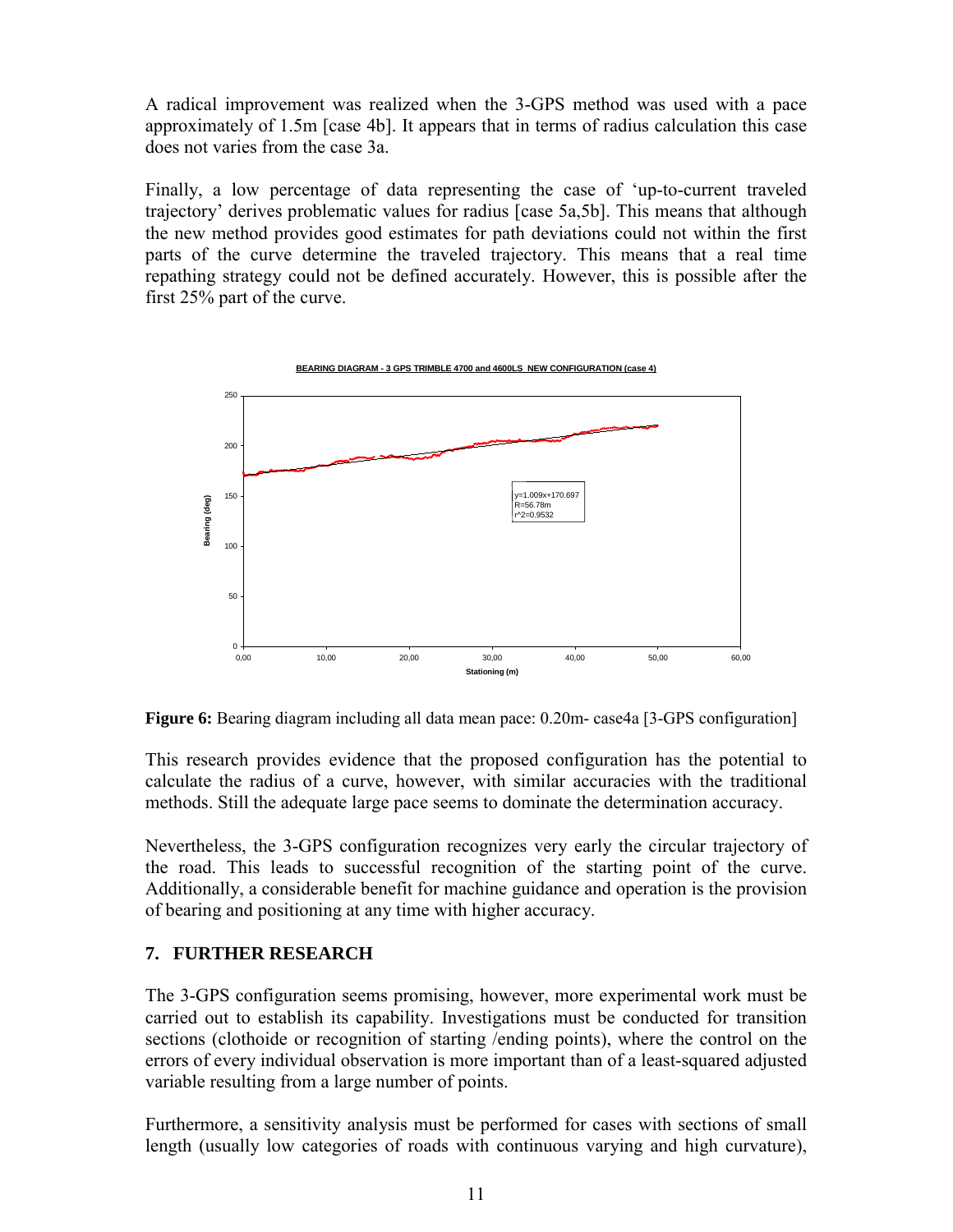and sections with very large length but low curvature (high categories of roads). In both cases the machine guidance task is more concerned about the positioning and orientation accuracy of the machine rather to describe the exact path traveled within small time paces.

Finally, the grade and superelevation rate determination must be tested, since height determination is very demanding for paver operation.

### **8. CONCLUSIONS**

The proposed autonomous system provides continuous position and orientation data, very important function for paver operation and surface material placement. It shows a significant capability in recognizing the circular path of motion, which leads to accurate determination of stationing of all points in the curve. Finally, it seems to be more sensitive to recognizing path deviations. Contrary, it was not proven as more capable to determine the radius value, which still remains a matter of the pace of observations and most important its fluctuation. Thus, the proposed configuration appears to indicate superiority over other tools for machine guidance but not for inspecting or mapping the as-built road sections.

### **REFERENCES**

AHMCT (1993): *Aerial Bridge Inspection,*UC Davis.

http://www-ahmct.engr.ucdavis.edu/ahmct/AHMCT\_projects/aerial.html

- AHMCT 1994): *Automated machine for cone placement and retrival*, UC Davis http://www-ahmct.engr.ucdavis.edu/ahmct/AHMCT\_projects/cone.html
- Drews P. (1996): *Operator Assisted Mobile Road Robot for Heavy Duty Civil Engineering Applications*, ESPRIT Project 6600, Final Report, APS GmbH, Aachen, Germany.
- Greer R., Y-S Kim and C. T. Haas (1997): Telerobotic Control for Automated Pavement Crack and Sealing, Transportation Research Board 76<sup>th</sup> Annual Meeting, Jan. 12-16 1997, Washington D.C.
- Hatch R (1991): *Ambiquity Resolution while Moving Experimental Results*, In Proceedings of the 4<sup>th</sup> International Technical Meeting of the Satellite Division of the ION, GPS-91, Albuquerqe, Sept. 1991.
- Katikas M. (2000): *Investigation of Geometric Elements Determination of Roads using Dynamic Positioning and Orientation Systems*, Master's Thesis, National University of Athens, Athens, Greece (in Greek).
- Klumpp R. (1973): *Achsberechnungen mit Hilfe der Ausgleichungs- und Optimierungsrechnung*, Dissertation, Deutsche Geodätische Komission,, München, Beck'schen Verlag.
- O'Connor M., G. Elkaim. And B. Parkinson (1996): *Carrier Phase DGPS for Closed Control of Farm and Construction Vehicles*, Journal of Institute of Navigation, Volume 43, no. 2.
- Psarianos B. and M. Kontaratos (1998): *Automated and Robotic-based Techniques: New solutions for road construction and maintenance*, Final Report, Project RO-97-SC1007, DGVII, EE, National University of Athens, Athens, Greece.
- Seward D. and F. Margrave (1996): *LUCIE the Robot Excavator Design for System Automation*, April 1996, pp. 963-968, Minneapolis, Minnesota USA.